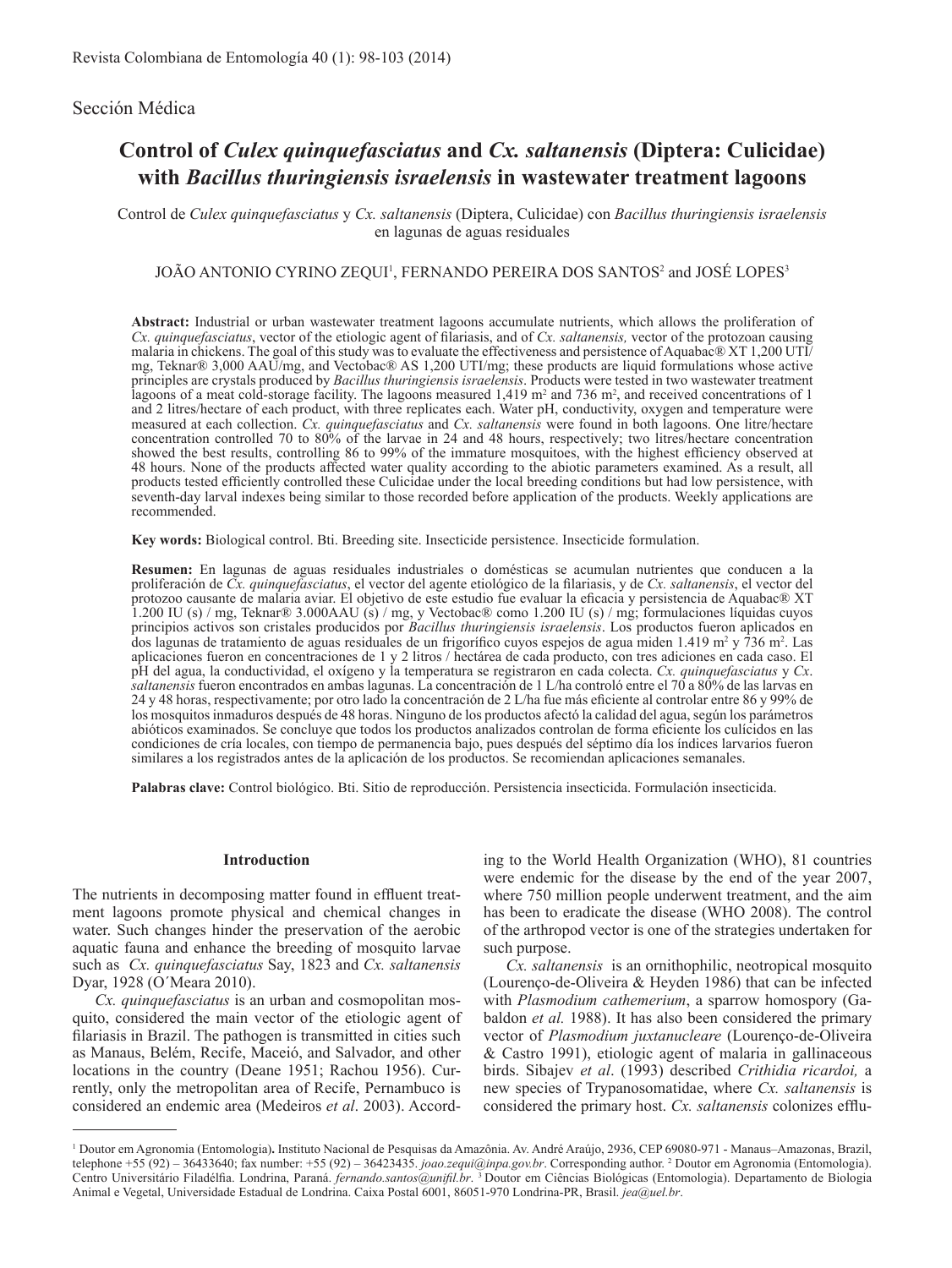ent treatment lagoons and has been the only mosquito species found in sanitary landfill effluent lagoons in Londrina, Paraná State (Zequi and Lopes 2007).

Both mosquito species are urban vectors, engage in disturbing behaviour during female blood meals, and cause allergies. They are also potential vectors for West Nile virus (WNV), which has been detected in horses in Mato Grosso do Sul (Pauvolid-Correa *et al.* 2011). Because they worsen the quality of life of people living near artificial breeding sites, integrated vector management or control programs are needed. One of the ecologically safest and most efficient biological control methods available is the bioinsecticide *Bacillus thuringiensis* subsp. *israelensis* (Bti) in effluent treatment lagoons or other aquatic environments. The efficiency of Bti has been reported for *Culex* spp. (Amalraj *et al.* 2000; Hallmon *et al*. 2000; Gunasekaran *et al*. 2002; Zequi and Lopes 2007; Bravo *et al.* 2011), although with a persistence of less than 30 days (Amalraj *et al.* 2000; Hallmon *et al*. 2000; Morais *et al*. 2007; Zequi and Lopes 2007). Under some conditions, persistent control of *Aedes aegypti*  (Linnaeus, 1762) by Bti is more than 100 days (Mulla *et al.* 2004) or more than five months (Benjamin *et al*. 2005; Melo-Santos *et al.* 2009; Ritchie *et al*. 2010). The efficiency of Bti is inversely proportional to the increase in organic matter (Tetreau *et al*. 2012).

Appropriate biological formulations for effluent treatment lagoons still need to be tested to ensure greater success in controlling these mosquitoes in urban areas. The efficacy of entomopathogenic products depends on several environmental factors, including water quality at the breeding sites, nutrient availability, local climate conditions, number of larvae in the lagoon and solar radiation (Mulla *et al.* 1984; Consoli *et al*. 1995; Lacey 2007).

This study aimed to evaluate the efficiency and persistence of three aqueous suspensions containing *B. thuringiensis israelensis* and to simultaneously monitor water quality (pH, conductivity, and dissolved and saturated oxygen levels) in two wastewater treatment lagoons of a meat cold-storage facility in Jataizinho and Arapongas (Paraná, Brazil).

#### **Material and methods**

**Procedures and tests.** Aqueous suspensions of Aquabac® XT 1,200 UTI/mg (lot F295), Teknar® 3,000 AAU/mg (lot A206673) and Vectobac® AS 1,200 UTI/mg (lot 69-149- N9) were used for the field trials. One urban effluent treatment lagoon was selected in each of the two municipalities studied, Jataizinho and Arapongas, both in the state of Paraná. Jataizinho lagoon measured 33 x 43 m (1,419 m<sup>2</sup>) and received waste from a swine slaughterhouse. Arapongas lagoon was  $33 \times 23$  m (736 m<sup>2</sup>), with effluents from a cattle slaughterhouse. Product concentration was determined according to the length and width of each lagoon. Larval colonization site or the site to be treated was defined as the quadrant obtained one meter away from the water's edge and one meter deep, typically the area where larvae occur and feed.

 The starting concentration patterns for product application at both sites were one and two liters per hectare following the manufacturers' recommendations for polluted water or high concentration of larvae. To simulate the actual field conditions, the time intervals for each repetition of the applications were defined according to the persistence of the

product and initial larval recovery rates in each lagoon. Three applications of each concentration of bio-insecticides were applied every seven days in different ponds. Arapongas lagoon was used to test Vectobac 1 L/ha (March 10-31, 2004), Teknar 1 L/ha (March 31 to April 21, 2004), and Teknar 2 L/ ha (April 28 to May 19, 2004). The following products were applied to the Jataizinho lagoon: Aquabac 1 L/ha (March 31 to April 21, 2004), Aquabac 2 L/ha (April 28 to May 19, 2004), and Vectobac 2 L/ha (September 22 to October 13, 2004). The bioinsecticides were applied with a multi-spray atomizing pump in each repetition when the levels of initial larval infestation in ponds were checked.

**Measurement of abiotic factors**. Water pH, conductivity and dissolved and saturated oxygen were checked before each application of products and collection of immatures, using Gehaka CG 220, Gehaka PG 1400 and Oakton DO 300 instruments. The environmental temperature and relative humidity of the site were monitored using a thermo-hygrometer (Gehaka) at 10 m from the lagoon edge and three meters above the soil, in a shady area.

**Specimen collection and procedures.** Larvae were collected before (pre-treatment sample) and one, two, five and seven days after bioinsecticide application (20 samples per product and concentration); physical and chemical water and environmental parameters were simultaneously measured. Larvae were collected at each corner of the pond using a nylon net (20 cm in diameter and 0.1 mm mesh) at a distance of one meter from the edge. Larvae collected were counted in the laboratory; 5% of the larvae collected at  $4<sup>th</sup>$  instar of each site were mounted on a microscope slide with Hoyer's solution for species identification.

**Statistical analysis.** The treatments for the control of Culicidae were considered: three products in two different concentrations and seven days of assessment. For data analysis by ANOVA was found not to homogeneity. To achieve this significance, data were transformed into square root  $(x +0.5)$ . For the averages of variables (pH, conductivity and oxygen) of the treatments were compared by Tukey test at 5%. ANO-VA and the Tukey test at 5% significance were performed, using the SPSS program (SPSS Inc. 2005).

#### **Results and discussion**

Larvae found in both lagoons belonged to the species *Cx. quinquefasciatus* and *Cx. saltanensis*. Similar larval density was found for the two species in the Jataizinho lagoon. Infestation rate of *Cx. quinquefasciatus* in the Arapongas lagoon was higher. Teknar (1 L/ha) controlled 70.1% of the larval population 24 h after application; less control was observed thereafter, declining to 45.9% 48 h after application. The same product applied at a concentration of 2 L/ha was more efficient 48 h after application, reaching 85.4% of control as compared to the initial level (Table 1). At the 2 L/ha concentration, control was efficient until the fifth day (Table 1). The different concentrations had similar initial impacts, whereas the higher product concentrations increased the residual activity of the product.

Gunasekaran *et al.* (2004) controlled more than 80% of *Cx. quinquefasciatus* in sewage using Teknar HP-D (1,200 IU/mg) at the 2 L/ha concentration twice a week, at three-day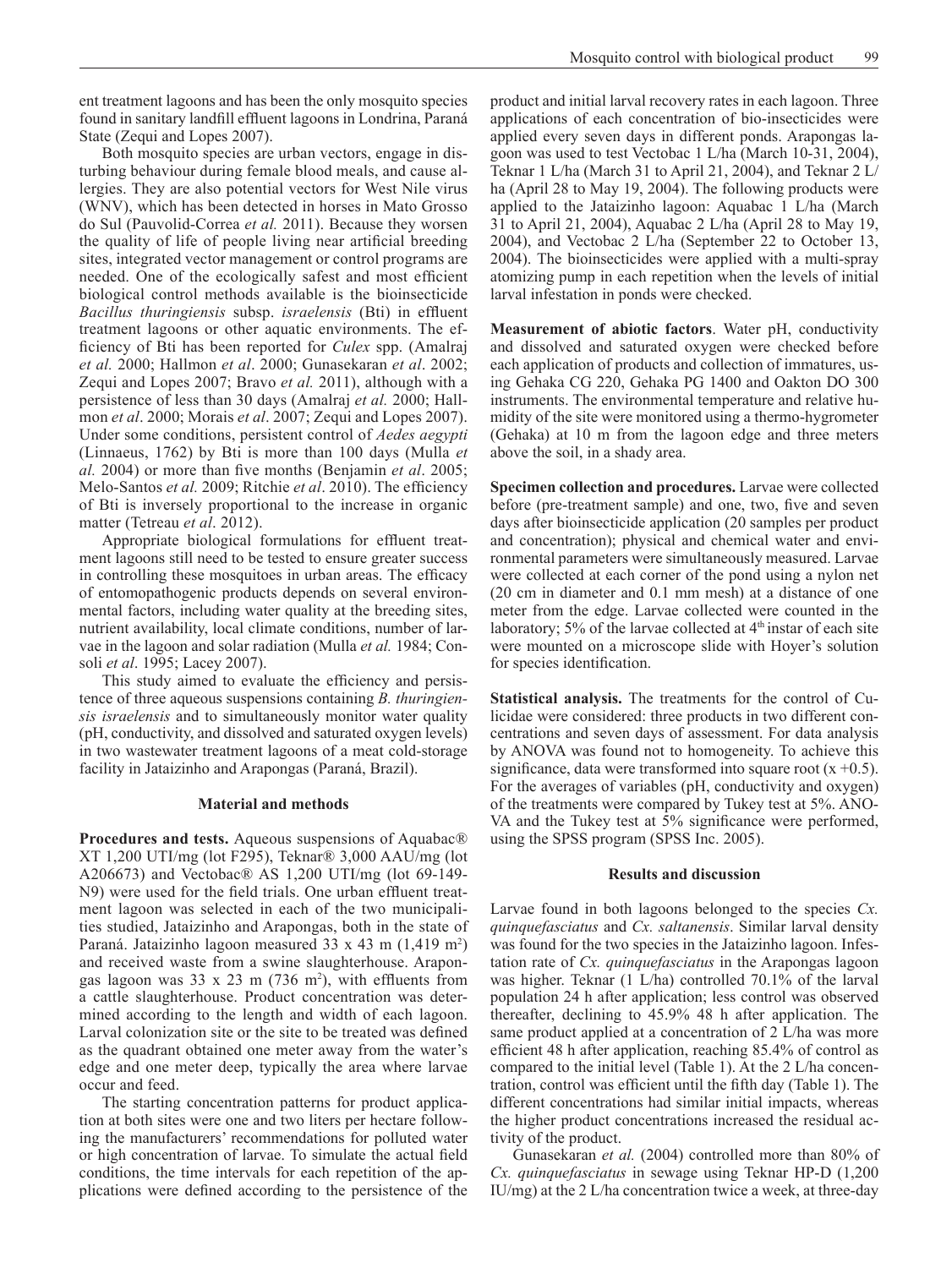**Table 1.** Efficacy of Teknar (1 L/ha concentration) against *Cx. quinquefasciatus* and *Cx. saltanensis* applied to the effluent treatment lagoon of a cattle slaughterhouse (Arapongas, Paraná), with three replicates performed (March 31 to April 21, 2004; April 28 to May 19, 2004), and measurements of abiotic factors.

| Larvae/                   | Number of days larvae exposed to the product |                    |           |                    |             |                   |                          |  |
|---------------------------|----------------------------------------------|--------------------|-----------|--------------------|-------------|-------------------|--------------------------|--|
| Parameter                 | Concentration                                | <b>Application</b> | 1 day     | 2 days             | 5 days      | 7 days            | $CV\%$                   |  |
| Total larvae              | 1L/ha                                        | 29,697             | 8,891     | 16,060             | 14,863      | 37,999            | ۰                        |  |
|                           | 2L/ha                                        | 29,695             | 6519      | 4350               | 7451        | 17308             | $\overline{\phantom{a}}$ |  |
| Mean larval count         | 1L/ha                                        | $2,474.75$ * ab+   | 740.92 b  | 1,338.33 ab        | 1,238.58 ab | 3,166.58a         | $63.2^{\#}$              |  |
|                           | 2L/ha                                        | 2,474.58 a         | 543.25 b  | 362.50 b           | 620.92 b    | 1,442.33 ab       | 79.3#                    |  |
| Mean pH                   | 1L/ha                                        | 7.10a              | 7.07a     | 7.14a              | 7.10a       | 7.1a              | P > 0.05                 |  |
|                           | 2L/ha                                        | $6.81$ ab          | 6.87 ab   | $6.94$ ab          | 7.06a       | 6.77 <sub>b</sub> | 1.2                      |  |
| Conductivity (uS)         | 1L/ha                                        | 165.87 a           | 168.60a   | 166.17a            | 174.44 a    | 171.34 a          | P > 0.05                 |  |
|                           | 2L/ha                                        | 183.11 ab          | 186.21 ab | 183.73 ab          | 178.40 b    | 187.47 a          | 1.6                      |  |
| Dissolved oxygen $(mg/L)$ | 1L/ha                                        | 0.97a              | 1.05a     | 1.33a              | 2.33a       | 0.32a             | P > 0.05                 |  |
|                           | 2L/ha                                        | 0.68 <sub>b</sub>  | $0.88$ ab | $0.91$ ab          | 2.40a       | $0.84$ ab         | 31.9                     |  |
| Saturated oxygen (%)      | 1L/ha                                        | 12.20a             | 12.86a    | 16.91a             | 32.14a      | 3.9a              | P > 0.05                 |  |
|                           | 2L/ha                                        | 6.13 <sub>b</sub>  | 9.62 b    | 10.02 <sub>b</sub> | 47.91 a     | 7.53 <sub>b</sub> | 58.7                     |  |

\* Original data; results were square root  $(x + 0.5)$  transformed for determination of larval mortality rate.

Same letters on same row indicate no difference according to the Tukey test at 5% significance level.

#Coefficient of variation.

intervals. Mulla *et al.* (2003), using high doses of Bti*,* failed to extend control of *Culex*. These results show that there are many biotic and abiotic factors that affect the action of Bti. According to Lacey (2007), the efficiency of Bti can be affected by temperature, solar radiation, turbidity, presence of vegetation, mosquito species, strategies and rates of food ingestion by the larvae, among other factors.

High conductivity levels and low concentrations of dissolved and saturated oxygen were recorded for the lagoon water. However, none of the abiotic parameters evaluated was affected by Teknar at the 1 L/ha concentration. High colonization of breeding sites in alkaline water with pH 7 to 9

for *Cx. quinquefasciatus* (Tables 2 to 3) had been previously reported by Fernández *et al*. (1986). They also suggested that low oxygen indexes at breeding sites with high amounts of organic matter are associated with the presence of protozoans with high reduction potential such as *Metopus* sp., an indicator of polluted water, this being the appropriate breeding site for the mosquito.

Vectobac at the 1 L/ha concentration controlled 82.4 and 85.6% of the lagoon larvae 24 and 48 h after application, respectively, but the larval count returned to initial levels 5 days after application of this product (Table 2). The 2 L/ha concentration controlled 98.1% of the initial larval popula-

**Table 2.** Efficacy of Vectobac AS (1 and 2 L/ha concentrations) against *Cx. quinquefasciatus* and *Cx. saltanensis* applied to the effluent treatment lagoons of a cattle (Arapongas, Paraná) and a swine slaughterhouse (Jataizinho, Paraná), with three replicates performed (March 10-31, 2004; September 22 to October 13, 2004), and measurements of abiotic factors.

| Larvae/                   | Number of days larvae exposed to the product |                           |                    |         |            |                    |                          |  |
|---------------------------|----------------------------------------------|---------------------------|--------------------|---------|------------|--------------------|--------------------------|--|
| Parameter                 | Concentration                                | Application               | 1 day              | 2 days  | 5 days     | 7 days             | $CV\%$                   |  |
| Total larvae              | 1L/ha                                        | 4,948                     | 869                | 713     | 4,846      | 11,168             |                          |  |
|                           | 2L/ha                                        | 49,207                    | 929                | 369     | 22,772     | 49,536             | $\overline{\phantom{a}}$ |  |
| Mean larval count         | 1L/ha                                        | $412.33*$ ab <sup>+</sup> | 72.42 b            | 59.42 b | 403.83 ab  | 930.67 a           | 87.7#                    |  |
|                           | 2L/ha                                        | $4,100.58$ ab             | 77.42 c            | 30.75c  | 1,897.66 b | 4,128.00a          | 53.7#                    |  |
| Mean pH                   | 1L/ha                                        | 7.13a                     | 7.11a              | 7.13a   | 7.06a      | 7.16a              | P > 0.05                 |  |
|                           | 2L/ha                                        | 7.49 a                    | 7.57 a             | 7.52a   | 7.55a      | 7.52a              | P > 0.05                 |  |
| Conductivity (uS)         | 1L/ha                                        | 188.22 a                  | 189.59 a           | 197.31a | 191.91 a   | 174.90 b           | 2.2                      |  |
|                           | 2L/ha                                        | 172.91 a                  | 173.22 a           | 171.36a | 167.34a    | 178.72 b           | P > 0.05                 |  |
| Dissolved oxygen $(mg/L)$ | 1L/ha                                        | 1.21a                     | 2.13a              | 1.56a   | 1.86a      | 1.76a              | P > 0.05                 |  |
|                           | 2L/ha                                        | 6.54a                     | 6.39a              | 6.05a   | 6.22a      | 5.42 a             | P > 0.05                 |  |
| Saturated oxygen $(\% )$  | 1L/ha                                        | 15.44 b                   | 25.54 <sub>b</sub> | 18.27 b | 23.21a     | 22.07 <sub>b</sub> | P > 0.05                 |  |
|                           | 2L/ha                                        | 93.24 a                   | 90.66a             | 83.73 a | 86.89 a    | 73.34 a            | P > 0.05                 |  |

\* Primary data; results were square root  $(x + 0.5)$  transformed for determination of larval mortality rate.

<sup>+</sup> Same letters on same row indicate no difference by the Tukey test at 5% significance level.

# Coefficient of variation.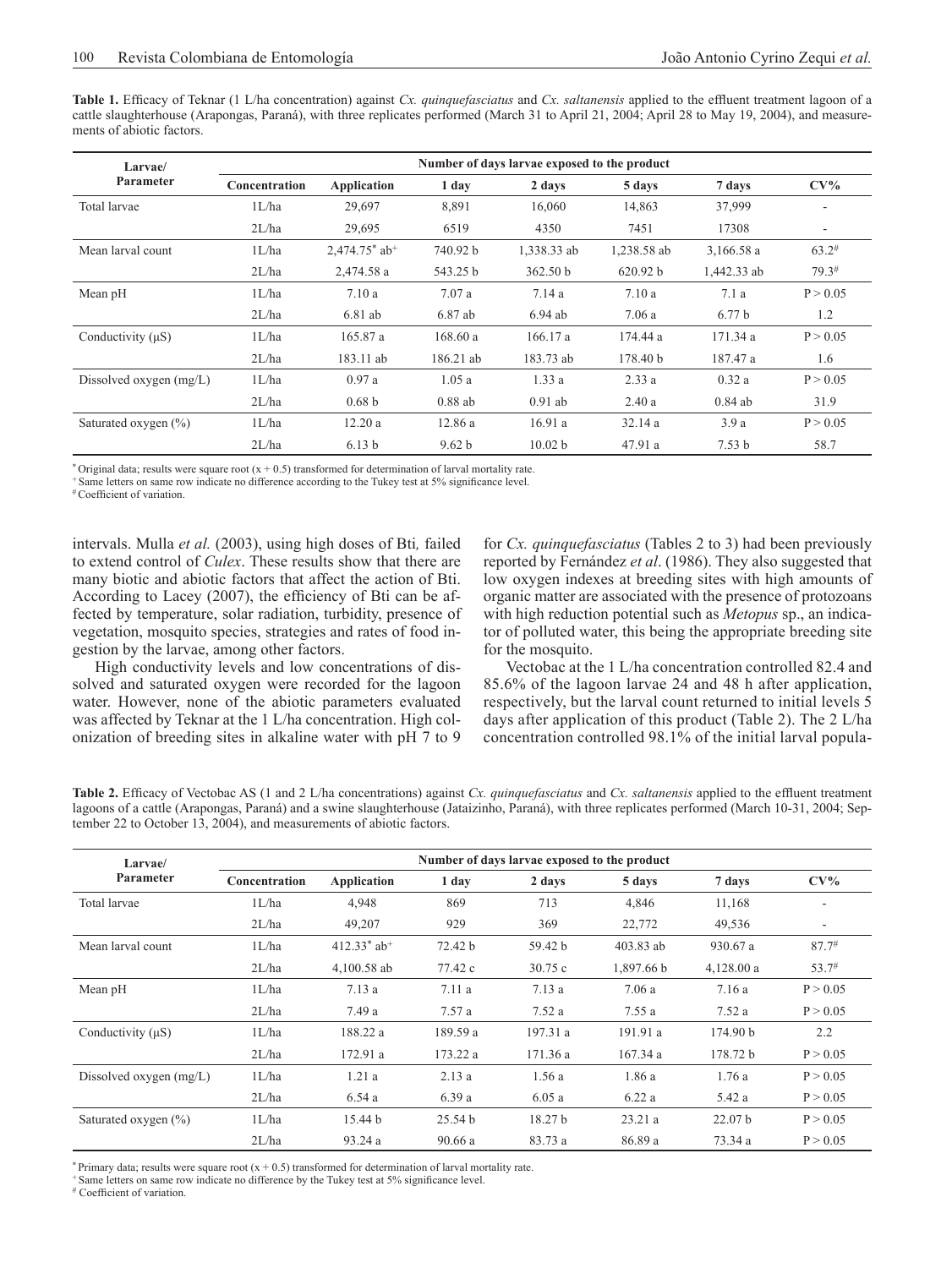| <b>Table 3.</b> Efficacy of Aquabac XT (1 and 2 L/ha concentrations) against Cx. <i>quinquefasciatus</i> and Cx. <i>saltanensis</i> applied to the effluent treatment |
|-----------------------------------------------------------------------------------------------------------------------------------------------------------------------|
| lagoon of a swine slaughterhouse (Jataizinho, Paraná) with three replicates performed (March 31 to April 21, 2004; April 28 to May 19, 2004), and                     |
| measurements of abiotic parameters.                                                                                                                                   |

| Larvae/                  | Number of days larvae exposed to the product |                              |          |                    |             |                    |                          |  |
|--------------------------|----------------------------------------------|------------------------------|----------|--------------------|-------------|--------------------|--------------------------|--|
| Parameter                | <b>Concentration</b>                         | <b>Application</b>           | 1 day    | 2 days             | 5 days      | 7 days             | $CV\%$                   |  |
| Total larvae             | 1L/ha                                        | 27,527                       | 6,480    | 7,836              | 16,403      | 30,804             |                          |  |
|                          | 2L/ha                                        | 28,255                       | 1,288    | 648                | 12,462      | 25,091             | $\overline{\phantom{a}}$ |  |
| Mean larval count        | 1L/ha                                        | $2,293.92^*$ ab <sup>+</sup> | 540 b    | 653 ab             | 1,366.92 ab | 2,567.00 a         | $71.2^{\#}$              |  |
|                          | 2L/ha                                        | 2,354.48 a                   | 107.33 b | 54 b               | 1,038.50 ab | 2,090.92 a         | $78.3^{\#}$              |  |
| Mean pH                  | 1L/ha                                        | 7.44 a                       | 7.60a    | 7.64a              | 7.42a       | 7.52a              | P > 0.05                 |  |
|                          | 2L/ha                                        | 7.7a                         | 7.38 bc  | 7.57 ab            | 7.22c       | $7.62$ ab          | 1.4                      |  |
| Conductivity $(\mu S)$   | 1L/ha                                        | 159.69 a                     | 167.49a  | 171.60a            | 164.98a     | 167.63a            | P > 0.05                 |  |
|                          | 2L/ha                                        | 190a                         | 192.32 a | 191.76 a           | 188.71 a    | 196.93a            | P > 0.05                 |  |
| Dissolved oxygen (mg/L)  | 1L/ha                                        | 4.88 a                       | 3.06a    | 3.87 a             | 4.67a       | 4.81 a             | P > 0.05                 |  |
|                          | 2L/ha                                        | 4.44 <sub>b</sub>            | 5.51 ab  | 4.84 ab            | 6.79a       | 4.15 <sub>b</sub>  | 13.5                     |  |
| Saturated oxygen $(\% )$ | 1L/ha                                        | 64.18 a                      | 37.77 a  | 49.84 a            | 65.51 a     | 62.91 a            | P > 0.05                 |  |
|                          | 2L/ha                                        | 51.70 b                      | 67.20 h  | 56.20 <sub>b</sub> | 93.21a      | 42.59 <sub>b</sub> | 31.0                     |  |

\* Primary data; results were square root  $(x + 0.5)$  transformed for determination of larval mortality rate.

<sup>+</sup> Same letters on same row indicate no difference by the Tukey test at 5% significance level.

#Coefficient of variation.

tion 24 h after application and 99.3% at 48 h, but there was an increase in the number of larvae on the fifth day (Table 2). Hallmon *et al.* (2000) controlled *Cx. quinquefasciatus* with Vectobac AS, two to three days after application in plastic containers, with repeated applications every ten days. Zequi and Lopes (2007) found that Vectobac at 2 L/ ha effectively controlled *Cx. saltanensis* in slurry lagoons for up to 15 days, with 100% larval mortality 24 h after application, and recommended biweekly applications for similar conditions. Amalraj *et al.* (2000) tested Vectobac AS at 1.2 and 2.4 L/ha concentrations at smaller breeding sites, obtaining 80% control of larvae of *Cx. quinquefasciatus* for 1.8 days in septic cesspools. Conductivity was the only chemical parameter to decrease on the seventh day after Vectobac application at the 1 and 2 L/ha concentrations. Such a decrease might not have been related to the bioinsecticide application because higher product concentration did not produce significant changes or the application of 1L/ha was sufficient to maximally alter conductivity (Table 2). A fluctuation in the physical and chemical parameters (pH and conductivity) between the fifth and seventh day was observed with 2 L/ha concentration but without statistical difference (Table 1). Such changes are typical of

lagoons with continuous effluent influx and higher or lower needs for organic matter, depending on the intensity of activities of the waste producer.

Aquabac XT controlled 76.5 and 71.5% of the larvae at a concentration of 1 L/ha one and two days after application, respectively (Table 3). At 2 L/ha concentration, 95.4% control was observed 24 h after application and 97.7%, 48 h after application (Table 3); the initial larval counts were reached again on the seventh day. Aquabac XT seems to have caused changes in pH and oxygen (saturated and dissolved) only at the 2L/ha concentration (Table 3), but these parameters returned to almost baseline levels after 7 days.

All field trials were conducted at 19.2 to 29.4 ºC water temperatures, environmental temperatures between 11.1 and 38 ºC, and 25 to 99% relative humidity (Table 4). Such fluctuations are common in northern Paraná State during the summer (Fritzsons *et al*. 2008), when most of the reproductive activity of Culicidae occurs by colonization of the breeding sites, assuring a high egg hatching rate and constantly high quantity of larvae. Egg rafts were collected at every sampling period, indicating the presence of adults near the lagoons, assuring the immediate recolonization of breeding sites (data not shown). Camargo *et al*. (1994) reported 93% eclosion

**Table 4.** Environmental and water temperature and relative humidity in lagoons where formulations containing *Bacillus thuringiensis israelensis* were applied, with three replicates for each concentration.

| Product/<br>concentration |      | Water temperature <sup>o</sup> C |      |      | Environmental temperature °C |      | <b>Relative humidity %</b> |  |
|---------------------------|------|----------------------------------|------|------|------------------------------|------|----------------------------|--|
|                           | Mean | Min.                             | Max. | Min. | Max.                         | Min. | Max.                       |  |
| Teknar, 1 litre           | 28.0 | 23.3                             | 32   | 16.7 | 38                           | 33   | 99                         |  |
| Teknar, 2 litres          | 24.6 | 20.7                             | 32.4 | 11.1 | 29.6                         | 36   | 99                         |  |
| Vectobac, 1 litre         | 29.4 | 24                               | 34.3 | 13.5 | 37.9                         | 39   | 99                         |  |
| Vectobac, 2 litres        | 27.6 | 23.9                             | 30.8 | 11.3 | 35.7                         | 25   | 98                         |  |
| Aquabac, 1 litre          | 27.4 | 23.1                             | 32.3 | 14.6 | 33.7                         | 35   | 99                         |  |
| Aquabac, 2 litres         | 22.8 | 19.2                             | 26.4 | 18.0 | 32.8                         | 39.5 | 99                         |  |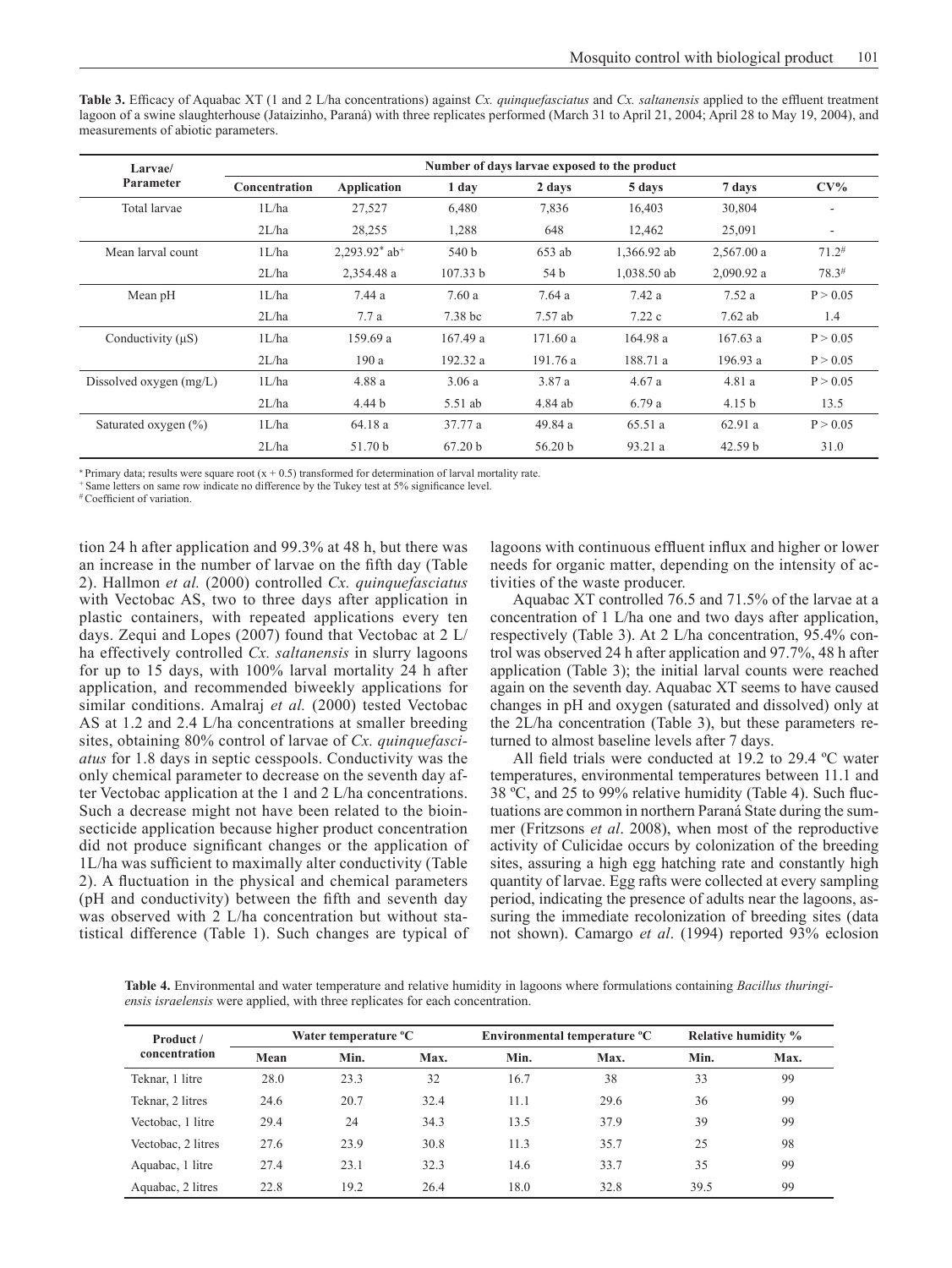from egg rafts at 27 ºC for *Cx. quinquefasciatus*. Vianna *et al.* (1996) showed that hatching of eggs of *Cx. quinquefasciatus* was not significantly affected by temperature under natural conditions, reaching 90% eclosion during a large part of the year. Zequi and Lopes (2012) found a 97.48% egg hatching rate for *Cx. saltanensis*, with emergence occurring between 12.29 and 13.12 days for males and females, respectively, at 27 °C and relative humidity of 80  $\pm$  5% in the laboratory. These data on the reproductive ecology of the species and the limits of temperature changes in the environment suggest that temperature does not affect the reproductive behaviour of the species. Therefore, the population changes observed were directly related to the pathogenic action of the bioinsecticide, where high temperature reduces the time between egg hatching and the emergence of adults, thereby facilitating a potential rapid recolonization of the site. High temperature and excess of nutrients significantly increase larval density at breeding sites. Such conditions indirectly affect the impact of Bti because high temperatures and ultraviolet rays affect crystal persistence in the environment (Lacey 2007). According to Tetreau *et al*. (2013), ultraviolet rays increase the sensitivity of mosquitos to Bti, thereby increasing its efficiency for short-term periods. At low temperatures, food intake and screening by the larvae occur at lower rates, requiring higher product concentration to achieve better results (Becker *et al.* 1992).

Larval density was high in both lagoons (Tables 1 to 3). This might have hindered the persistence of Bti action. Becker *et al*. (1992) argue that Bti efficacy decreases linearly as larval density increases. Insecticide efficiency also decreases with higher solar intensity and presence of other competitors for filtration, such as the micro-crustacean *Daphnia.* Nayar *et al*. (1999) also tested the effect of larval densities and light intensity on Bti efficiency, with results similar to those obtained by Becker *et al.* (1992) and to our results in this study. Morais *et al.* (2007) found a high infestation by *Cx. quinquefasciatus* in the Pinheiros River in the city of São Paulo, even after applications of adulticides, organophosphorus larvicides, and *B. sphaericus*. They related such a high infestation to the breeding site's potential for mosquito development, such as its large amount of nutrients. This same phenomenon was observed in lagoons where the products were applied, probably competing directly with Bti crystals during the larval filtering process during feeding. The low levels of dissolved oxygen found in the lagoons can account for the very few aquatic predators found, allowing for the proliferation of Culicidae (Juliano 2009).

#### **Conclusion**

Biological products containing Bti, such as those tested in our trials are an ecological alternative to chemical insecticides for controlling Culicidae in effluent treatment lagoons. None of the products has high persistence rates and must be applied weekly at the 2 L/ha concentration for efficient control and environmental safety. Because of the limited persistence of biological products in this environment and the high-pressure colonization by Culicidae, depending on the context, Bti does not exhibit the same efficiency for different places. Therefore, the control strategy must be adapted to each location to be treated, because effluent treatment lagoons are sites conducive to the breeding of Culicidae and are difficult to control, thereby requiring constant monitoring.

#### **Acknowledgements**

This work was supported by Capes (Coordination for the Improvement of Higher Education Personnel - Coordenação de Aperfeiçoamento de Pessoal de Nível Superior). Dr. A. Leyva helped with English editing of the manuscript.

### **Literature cited**

- AMALRAJ, D. D.; SAHU, S. S.; JAMBULINGAM , P.; BOO-PATHI , P. S.; KALYANASUNDARAM, M. P. K. 2000. Efficacy of aqueous suspension and granular formulations of *Bacillus thuringiensis* (Vectobac) against mosquito vectors. Acta Tropica 75: 243-246.
- BECKER, N.; ZGOMBA, M.; LUDWIG, M.; PETRIC, D.; RET-TICH, F. 1992. Factors influencing the activity of *Bacillus thuringiensis* var. *israelensis* treatments. Journal of the American Mosquito Control Association 8: 285-289.
- BENJAMIN, S.; RATH, A.; CHIANG, Y. F.; LEE, H. L. 2005. Efficacy of a *Bacillus thuringiensis israelensis* tablet formulation, VectoBac DT®, for control of dengue mosquito vectors in potable water containers. Southeast Asian Journal of Tropical Medicine and Public Health 36: 879-892.
- BRAVO, A.; LIKITVIVATANAVONG, S.; GILL, S. S.; SO-BERÓN, M. 2011. *Bacillus thuringiensis*: A story of a successful bioinsecticide. Insect Biochemistry and Molecular Biology  $41.423 - 431$
- CAMARGO, M. F.; SILVA, I. G.; ELIAS, C. N. 1994. Ciclo evolutivo do *Cx. quinquefasciatus* (WIEDMANN. 1828) (Diptera: Culicidae) em condições de laboratório. Revista de Patologia Tropical 3: 191-195.
- CONSOLI, R. A. G. B.; CARVALHO-PINTO, C. J.; OLIVEIRA, M. A.; SANTOS B. S.; LAMOUNIER, M. A.; ALVES, R. S. A.; SILVA, C. M. B.; RABINOVITCH, L. 1995. Some environmental and biological factors influencing the activity of entomopathogenic *Bacillus* on mosquito larvae in Brazil. Mémórias do Instituto Oswaldo Cruz 90: 121-124.
- DEANE, L. M. 1951. Observações sobre alguns hábitos dos adultos de *Cx. fatigans*. O principal transmissor da filariose em Belém. Pará. Revista do Serviço Especial de Saúde Pública 4: 423-464.
- FERNÁNDEZ, M. C.; CARMEN, M. D.; LAZCANO, J. A. B.; ORTEGA, J. A. N. 1986. Influencia de algunos factores abióticos sobre las fluctuaciones de la población larval de *Cx. quinquefasciatus*, Say 1823 (Diptera: Culicidae). Revista Cubana de Medicina Tropical 38: 281-288.
- FRITZSONS, E.; MANTOVANI, L. E.; AGUIAR, A. V. 2008. Relação entre altitude e temperatura: uma contribuição ao zoneamento climático no Estado do Paraná. Revista de Estudos Ambientais 10: 49-64.
- GABALDON, A.; ULLOA, G.; ZERPA, N. 1988. *Plasmodium cathermerium* cepa de Icteridae inoculable a palomas, patos y pavos; sus vectores y utilidad en enseñanza e investigación. Boletín de la Dirección de Malariología y Saneamiento Ambiental 28: 53-68.
- GUNASEKARAN, K.; PRABAKARAN, G.; BALARAMAN, K. 2002. Efficacy of a floating, sustained release formulation of *Bacillus thuringhiensis* ssp*. israelensis* in controlling *Cx. quinquefasciatus* larvae in polluted water habitats. Acta Tropica 83: 241-247.
- GUNASEKARAN, K.; BOOPATHI DOSS, P. S.; VAIDYANA-THAN, K. 2004. Laboratory and field evaluation of Teknar HP-D, a biolarvicidal formulation of *Bacillus thuringiensis* ssp. *israelensis*, against mosquito vectors. Acta Tropica 92: 109-118.
- HALLMON, C. F.; SCHREIBER, E. T.; VO, T.; BLOOMQUIST, M. A. 2000. Field trials of three concentrations of laginex as biological larvicide compared to vectobac 12 as a biocontrol agent for *Cx. quinquefasciatus*. Journal of the American Mosquito Control Association 16: 5-8.